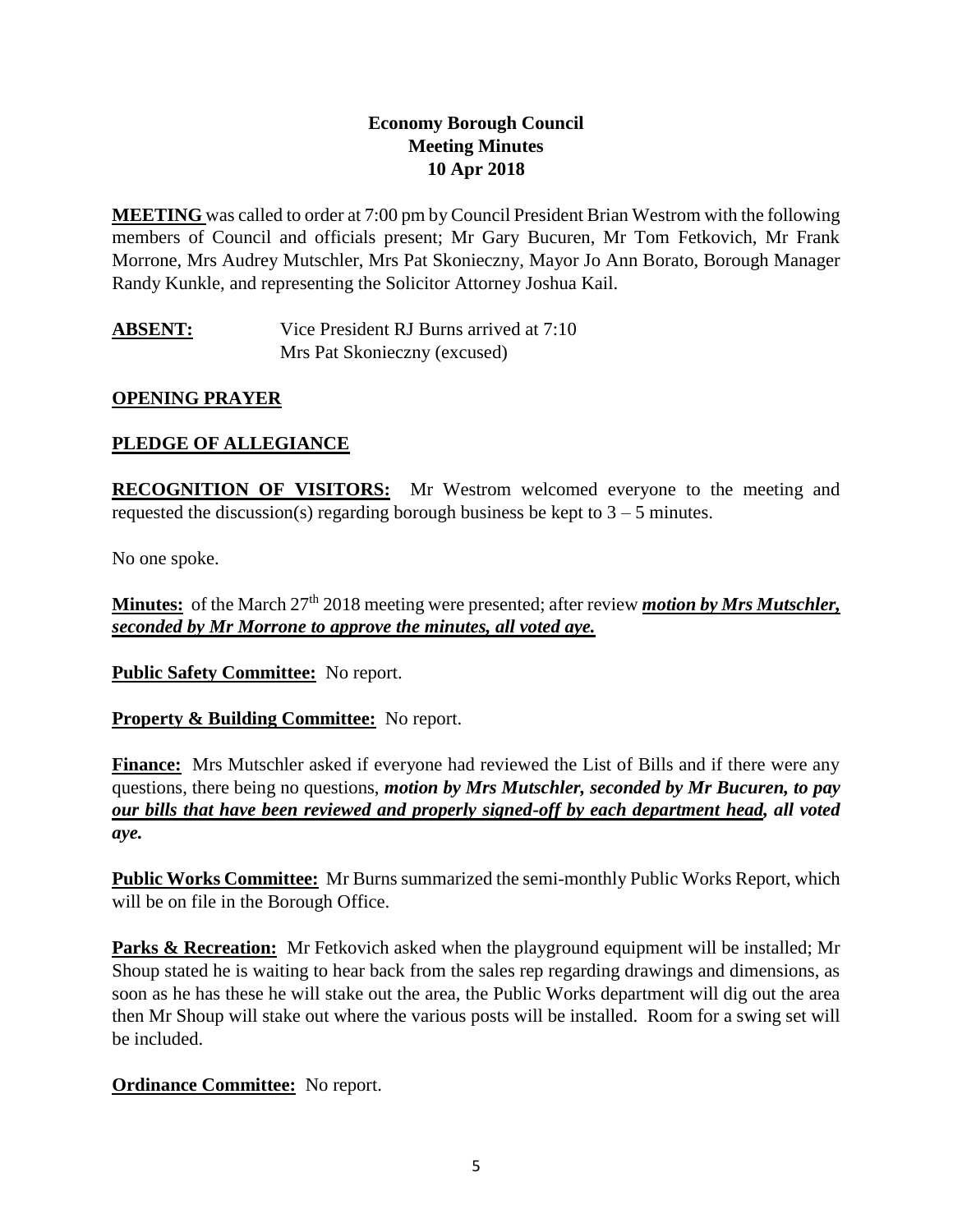**Mayor:** Mayor Borato stated it's up to Council what they want to do regarding the Vector camera proposal for the Municipal Building and Public Works department. Mrs Mutschler thinks it should be maintained at the PD. Mr Fetkovich asked if labor is included in the cost. Mr Westrom said the total is \$7,924. Several questions were left unanswered.

Mayor Borato mentioned she and the Chief were able to lower the cost from Mazzant to remodel the PD to \$15,000. Line item 410.372 will be used to cover the costs. There was discussion whether or not additional bids need to be obtained. Mayor Borato stated no one else was interested in doing the work.

Mayor Borato mentioned the Beaver County Foundation (the custodian of our Veteran's Group funds) reported the Group has over \$10,000 in their account. The Group wants to replace the lights at the memorial with LED lights to save the Borough in electric costs and Duquesne Light is offering a \$500 refund, which she feels should go back to the Borough. Messrs. Burns, Fetkovich and Morrone feel the refund should go back to the Veteran's Group. The Solicitor will see how the County handles this in other municipalities.

**Solicitor:** Nothing new on the Skonieczny lawsuit or the Heart & Lung policy. The Borough will have to approve the Division Order with Penn Energy in order to receive royalty checks for the natural gas withdrawn beneath the borough property. Prior to that the Solicitor would like the Engineer to verify the amount of acreage being used in the calculation.

The Fees Resolution should match up with the soon to be adopted Grading Ordinance.

**Engineer:** Mr Shoup is still getting prices to fix the drainage issue in the Ridgewood Plan and will have them at the next meeting.

Mr Shoup presented a proposed 2018 paving Plan that was compiled with the help of the Public Works Working Foreman and Borough Manager. The base bid will include Amsler Road (provided Penn Energy won't be using it to access a well site) and about half of Mary Reed Road from Bradford Park Road to High Meadow. Alternates to the bid include: Nettle Creek Rd, Shady Spring Rd and the following roads in Sunset Hills; Moon Ridge, Gemini, Apollo and Nova. Approximately \$50,000 worth of paving will be done in-house, the roads to be determined later and approved by Council. Upon *motion by Mr. Bucuren, seconded by Mr. Fetkovich, to Let For Bid the 2018 Road Paving Plan as presented by Mr. Shoup, all voted aye.*

**Old Business:** Non – Organized Employees Resolution; will be discussed in Executive Session with a possible vote.

Assistant CEO; Mrs Mutschler, Mr Fetkovich and Mrs Skonieczny interviewed the applicants yesterday and will have a recommendation at the next meeting.

Grading Ordinance; is on hold until accurate wording for the advertisement is received from the Planning Consultant.